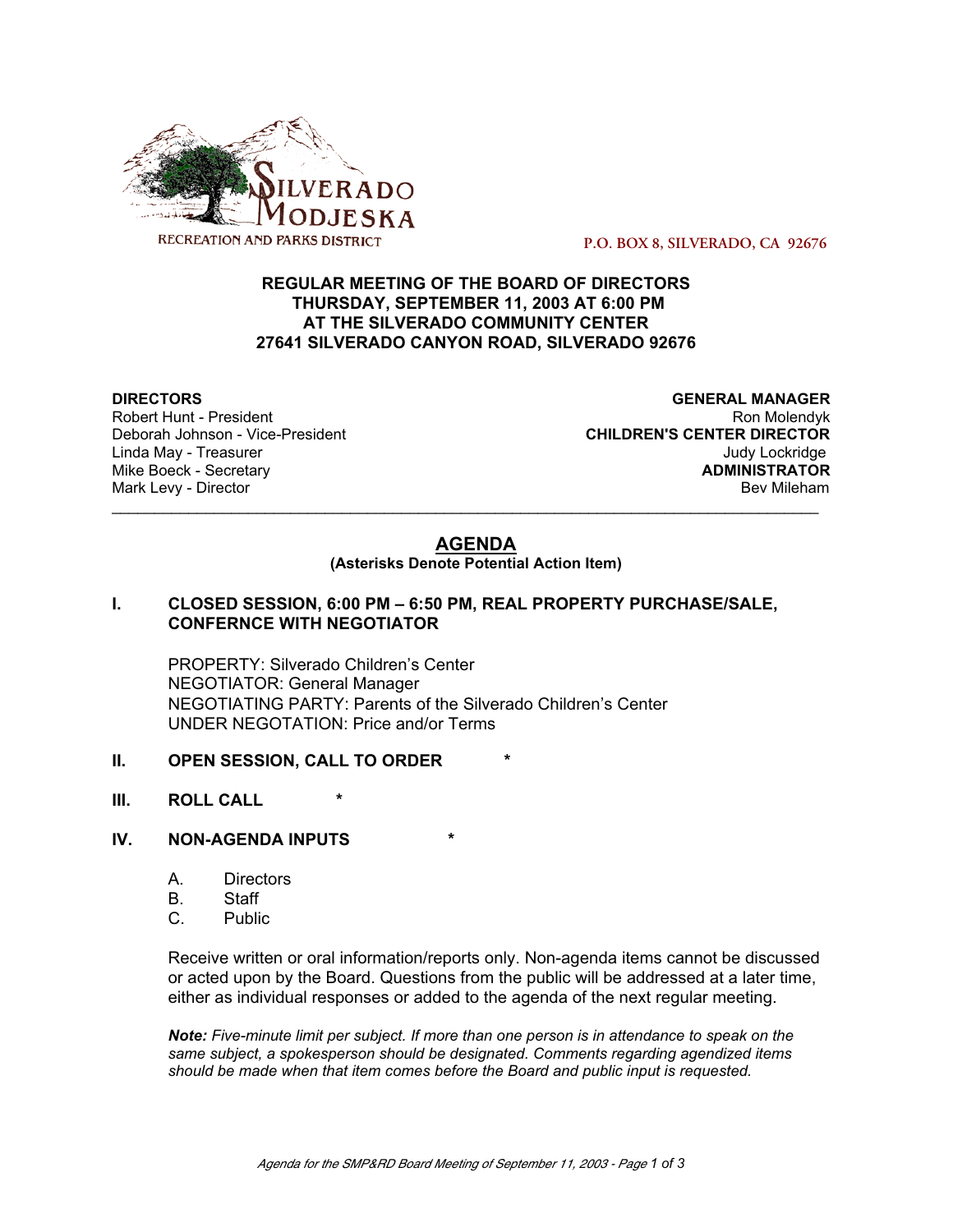# **V. CONSENT CALENDAR \***

- A. Correspondence
- B. Draft Minutes of August 28, 2003

*Note: Directors may remove any item from Consent Calendar to be considered separately.*

# **VI. TREASURER'S REPORT**

- A. District Bills for Consideration
- B. Treasurer's Report \*<br>C. Petty cash fund. \*
- Petty cash fund.

## **VII. GENERAL MANAGER'S REPORT**

- A. Caretaker status
- B. Grant information, if available

## **VIII. LEGAL COUNSEL REPORT**

A. California Government Code 1090-1098

# **IX. CHILDREN'S CENTER DIRECTOR'S REPORT**

- A. Financial report
- B. Discuss conflict of interest issues regarding ongoing potential transfer/sale of Children's Center enterprise. \*

# **X. OTHER DISTRICT BUSINESS** \*

- A. Caretakers license agreement, review for approval and execution.
- B. Legal counsel agreement, review for approval and execution. \*
- C. Schedule meeting in Modjeska to solicit community inputs regarding Community Center building, useage and refurbishment or relocation.
- D. East Orange Lake Village
- E. Resolution 91103, Commending efforts of those who installed new xeriscaping in front of the Silverado Community Center \* (Roll-Call Vote)

# **XI. COMMITTEE REPORTS \***

- A. RECREATION (Johnson, Levy)
	- a. Report on programs brochure.
- B. FINANCE (Johnson, May)
- C. PERSONNEL (Levy, May)
	- a. Parents of the Silverado Children's Center (Ad hoc) (Levy, May, Murphy, Bollinger)
- D. FACILITIES (Boeck, Hunt)
	- a. Landscaping (Subcommittee Boeck, Williams)
	- b. Trails and Open Space Acquisition (Subcommittee Boeck, Judd)